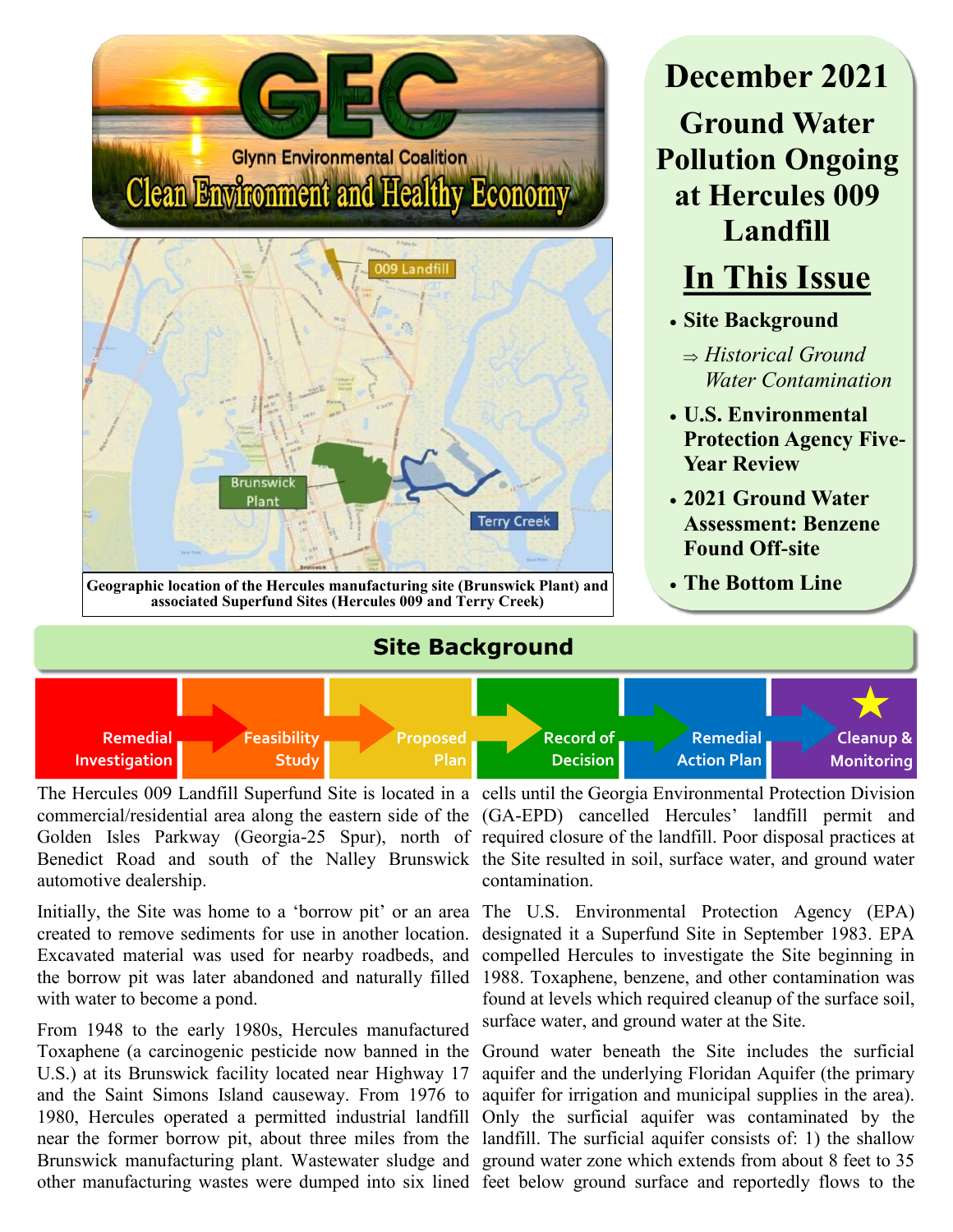east, and 2) the deep ground water zone which occurs Level set by EPA for benzene in drinking water. from about 60 feet to 100 feet below ground surface and reportedly flows to the southeast. A semi-confining layer of less permeable sediments generally separates the shallow and deep zone of the surficial aquifer.

Surface cleanup actions began in 1984 with removal of about 8,000 cubic yards of contaminated surficial soil from the residential area. Between 1991 and 1992, municipal water lines were extended to the area south of the landfill along Nix Lane and Benedict Road to provide a new water supply for nearby homes and a church which had relied on local ground water. In 1996, an additional 6,000 cubic yards of contaminated soil was removed from the drainage ditch and areas near Altama Elementary School along the landfill entrance road.

Landfill remediation began in 1998 with *in-situ stabilization* (solidifying soil) and treatment of wastes in the disposal cells down to the water table by mixing with cement to reduce the mobility of pollution and prevent further leaching by rainfall-runoff. Contaminated soil that had been removed from off-site areas was mixed with cement, then placed and compacted on top of the placed on top of the cap, then graded and seeded to establish protective vegetation over the former landfill. In 2005, the Nalley Brunswick automotive dealership leased a portion of the Site from Hercules and built an asphaltcovered parking lot on top of the northern part of the covered landfill cells.

### *Historical Off-site Ground Water Contamination*

Annual ground water monitoring has been conducted since 1995 to watch for contaminants leaking from the treated wastes within the landfill and to observe an anticipated downward trend of benzene concentration levels until remediation goals were met. Benzene levels in off-site ground water have been *higher than the remediation goal the entire 26-year post-cleanup period*. The goal for benzene is 5 ug/L (micrograms per liter, or ppb - parts per billion), the Maximum Contamination

Close to the landfill, benzene concentrations have consistently been detected at high levels since monitoring began in 1995. Benzene in one permanent ground water monitoring well was 710 ppb in 2011, dropped to a low of 9.2 ppb in 2014, ranged from 180 to 190 ppb in 2016- 2018, and ranged from 19 to 83 ppb in 2020 (see below).



stabilized waste cells to serve as a cap. Cover soil was After the remediation was completed, Hercules was required to investigate off-site ground water that flows east from the landfill beneath the adjacent undeveloped property. In September 2010, contamination exceeding the remediation goal for benzene was found in six shallow ground water samples and in four deep ground water samples collected on the adjacent property. Access was not granted by the property owner for installing permanent monitor wells so the off-site ground water and accompanying benzene contamination was not studied any further for almost ten years (until 2019).

> EPA recently published two significant reports that document the current status of the Site and the continued off-site migration of ground water contamination: the August 2021 EPA *Five-Year Review Report*; and the October 2021 *Groundwater Assessment Report* prepared for Hercules by consulting firm Antea Group.

# **U.S. Environmental Protection Agency 2021 Five-Year Review**

EPA conducts a review at the Site every five years because the remediation left waste in the landfill and ground water contamination remains above cleanup goals. The purpose of the review is to determine if the cleanup continues to be protective of human health and the environment. This fifth Five-Year Review (FYR) was conducted by a team of EPA staff beginning in October 2020. Data from the annual ground water monitoring program and all other observations from post-cleanup

activities were reviewed and evaluated.

EPA concluded that the remedy is "protective of human health and the environment because municipal water lines from the Brunswick water system were extended to well users in the area…" and, overall, "protective of human health and the environment in the *short term*." EPA also reports that "current human exposures at the Site are under control" and "current groundwater migration is under control." However, EPA also concluded that "over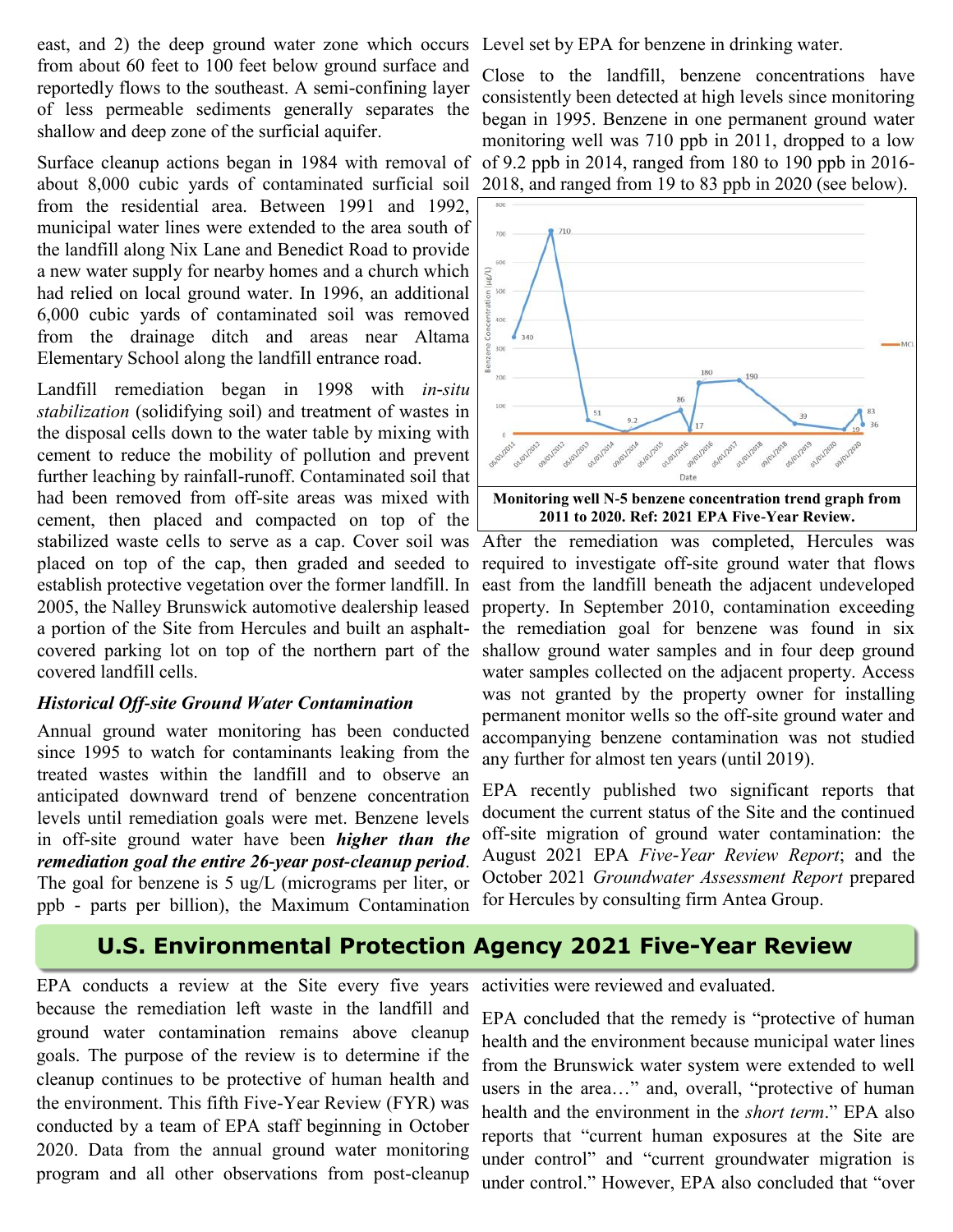the *long term,* additional off-site groundwater investigations and an evaluation of additional pilot scale on and off-site slightly exceed EPA's cancer risk treatment options is appropriate." In a June 2021 letter to EPA, GA-EPD countered "It does not appear that threshold." Furthermore, the Five-Year Review also [ground water] migration is under control since analytic results indicate benzene has migrated off-site."

based screening-level vapor-intrusion evaluation which *Groundwater Assessment Report* (detailed below).

### **2021 Groundwater Assessment: Benzene Found Off-site**

After nearly a decade of no access, Hercules reportedly was granted access to the eastern off-site adjacent property in 2019 to further investigate the benzene under EPA's oversight. The October 2021 *Groundwater Assessment Report* documented the work and the results of laboratory analyses of the ground water samples. Although no Toxaphene was detected, some samples having high levels of benzene were found as far as 500 feet away from the boundary of the Superfund Site.

#### *Benzene 'Field Screening'*

Field screening was conducted between May and September 2020 by installing eight temporary ground water wells, then collecting and immediately analyzing level of 5 ppb at various locations and depths below locations).

*New Monitoring Well Installations*

Nine new monitor wells were installed off-site after the screening was performed: two deep wells, two very shallow wells (screened across the top of the water table about 4 to 10 feet below ground surface), and six deeper wells. The highest levels of benzene found in the ground water samples from the new wells was 210 ppb at a well located very close to the landfill; 110 ppb at the mostdistant downgradient well located near or at the Legacy Apartments property; and 86 ppb at the well located across Merchant's Way near the Walmart Supercenter development.

ground water samples for benzene. Multiple field monitor wells, with a contour line portraying the extent screening results exceeded the maximum contaminant of the underground benzene contamination above 5 ppb ground surface, including samples taken on the roadside That depiction, however, is not representative of the of Merchants Way (near the Walmart Supercenter) and extent of the contamination when the ground water field on the property boundary of the Legacy Apartments screening sample results are included in the analysis. The residential area. The highest levels of benzene were majority of the contour line is dashed, indicating an found in field screening samples collected at the farthest- "inferred" extent, acknowledging that there is not much downgradient locations (i.e. the farthest off-site sampling confidence with this representation of the extent of the The figure from the report (see the next page) shows the (bright green line) based only on monitor well samples. benzene based on the limited data available.

## **The Bottom Line**

The Glynn Environmental Coalition discussed these two  $\bullet$ reports with EPA in November 2021 and our concerns about continued migration of contaminated ground water off-site. We stressed these major points:

- Monitoring data has shown that off-site ground water has been contaminated significantly above • remediation goals since the remedial action at the landfill was completed (for more than 25 years);
- The most-recent investigations found the highest levels of benzene at the farthest-downgradient locations (i.e. farthest off-site) tested to date, beyond the eastern-adjacent off-site property, encroaching on The Glynn Environmental Coalition will continue to push or at commercial and residential areas;
- Very little information has been provided concerning the hydrogeology of the off-site area of interest, including the area between the landfill and the elementary school, south of where recent investigations focused;
- Hercules and EPA both have failed to appreciate the seriousness of the high levels of benzene at increasing distances from the landfill. EPA's conclusions that "current groundwater migration is under control" and "Current human exposures at the Site are under control, is an inadequate response.

EPA to require Hercules to conduct additional off-site

The Five-Year Review also contains a residential risk-contradicted by data included in the October 2021 "indicates that the maximum concentrations of benzene management range... and the EPA's noncancer states that "there are no buildings above the groundwater contamination on or off-site" which is blatantly